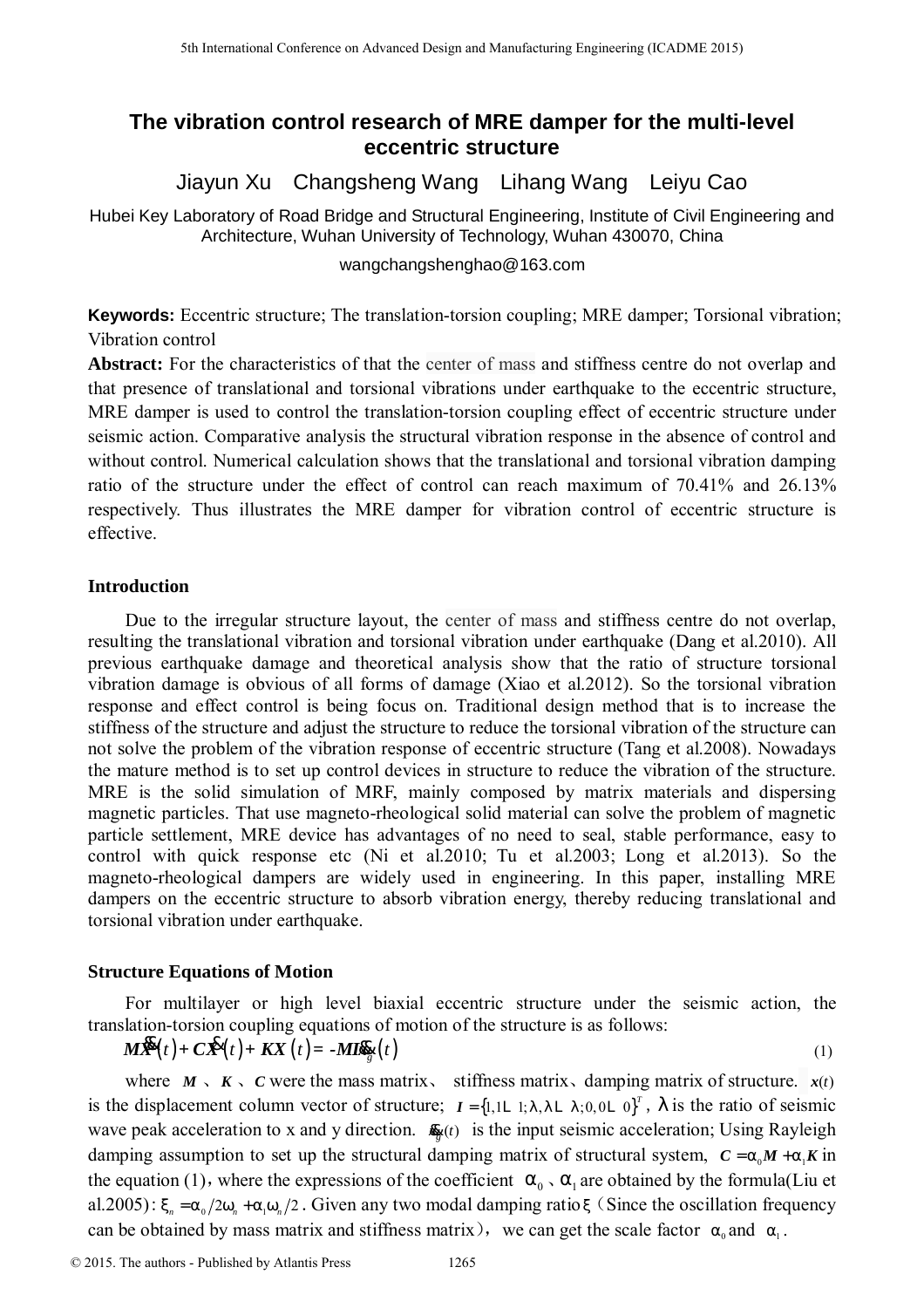$$
M = \begin{bmatrix} m & & \\ & m & \\ & & J \end{bmatrix} \bigg|_{m} = \begin{bmatrix} m_1 & & \\ & m_2 & \\ & & O \\ & & & m_n \end{bmatrix} \bigg|_{J} = \begin{bmatrix} J_1 & & & \\ & J_2 & \\ & & O \\ & & & J_n \end{bmatrix} \bigg|_{J} = \begin{bmatrix} k_{xx} & k_{xy} \\ & k_{yy} & k_{yy} \\ k_{yx} & k_{yy} & k_{yy} \end{bmatrix}
$$

$$
k_{xx} = \begin{bmatrix} k_{xx}^{11} & k_{xx}^{12} & L & k_{xx}^{11} \\ k_{xx}^{21} & k_{xx}^{22} & L & k_{xx}^{21} \\ k_{xx}^{21} & k_{xx}^{22} & L & k_{xx}^{22} \\ L_{xx}^{11} & L & L & L_{xx}^{11} \\ L_{xx}^{11} & L & L & L_{xx}^{11} \end{bmatrix} \bigg|_{k} = k_{yx}^{-T} = \begin{bmatrix} k_{xx}^{11} & k_{xx}^{12} & L & k_{yy}^{11} \\ k_{xx}^{21} & k_{xx}^{22} & L & k_{xx}^{22} \\ k_{xx}^{21} & k_{yy}^{22} & L & k_{xx}^{22} \\ k_{xx}^{11} & k_{yy}^{12} & L & L_{xx}^{11} \\ k_{xx}^{11} & k_{yy}^{12} & L & L_{xx}^{11} \\ k_{xy}^{11} & k_{xy}^{12} & L & k_{yy}^{11} \end{bmatrix}
$$

Where  $\mathbf{k}_{yy}$  and  $\mathbf{k}_{yj} = \mathbf{k}_{jy}^T$  are similar to  $\mathbf{k}_{xx}$  and  $\mathbf{k}_{xy} = \mathbf{k}_{jx}^T$  in the expression, Just to exchange the subscript of the x and y.  $e_{xi} \cdot e_{yi}$  are respectively the i-th layer x and y direction of eccentricity.

## **Using MRE Damper to Structure Control**

For the characteristics that shear modulus control is strong and the damping coefficient changes little of the magneto-rheological elastomers, the selected magneto-rheological elastomers mechanical model is a viscoelastic model which attached a magnetic shear modulus on the basis of Calvin model, as shown in figure 1.the magneto-rheological elastomer shear modulus in the model consists of two parts: the inherent shear modulus without magnetic field and magnetic shear modulus caused by magnetic field(Fang et al.2004; Fu et al.2013).





The output force calculating formula of the magneto-rheological elastomer damper:

 $F = k_0 x + \Delta k x + c \mathbf{\&} = (k_0 + \Delta k) x + c \mathbf{\&}$  (2) Where  $k_0 = GA/h$ , *G* is the inherent shear modulus without magnetic field, *A* is The area of the magneto-rheological elastomers, *h* is the thickness of the magneto-rheological elastomers.  $\Delta k = \Delta G A / h$ ,  $\Delta G$  is the magnetic shear modulus caused by magnetic field.  $c = h A / h$ , *c* is the damping coefficient of magneto-rheological elastomers dampers,  $h = 2z$ . Control system state equation:

$$
M\mathcal{R}(t) + C\mathcal{R}(t) + Kx(t) = -MI\mathcal{R}(t) + DF(t)
$$
\n(3)

Where  $D$  is the position matrix of control force,  $F(t)$  is the control force vector.

Order  $Y(t) = \begin{bmatrix} x(t) \\ x(t) \end{bmatrix}$  $t = \begin{bmatrix} x(t) \\ x(t) \end{bmatrix}$  $Y(t) = \begin{bmatrix} x(t) \\ x(t) \end{bmatrix}$ , Structure equations of motion (3) can be turned into:  $\mathbf{R}(t) = AY(t) + BF(t) + L\mathbf{R}(t)$ , where  $A = \begin{bmatrix} \mathbf{0}_{n \times n} & I_n \\ -M^{-1}K & -M^{-1}C \end{bmatrix}; B = \begin{bmatrix} \mathbf{0}_{n \times n} \\ M^{-1}D \end{bmatrix}; L = \begin{bmatrix} \mathbf{0}_{n \times 1} \\ -I \end{bmatrix}$ 

#### **Control Strategy**

Optimal control is that under certain conditions, to determine an optimal control strategy for a motion system, which the initial state of the motion system shifts to a predetermined target state, and performance indicators to achieve the optimal value. LQR (Liner quadratic regulator) control is an optimal control of linear quadratic optimal control, which is the optimal control of the most widely used, most highly developed control. The control object of LQR control is the linear motion systems in the form of spatial state, whose function is a quadratic function of the amount of the performance index Y (t) and control the amount of F (t). In the linear quadratic optimal control, the selected control force vector  $F(t)$  is to make performance index J to the minimum  $(Xu$  et al.2007; Zhou.2014). The performance index J is usually taken by: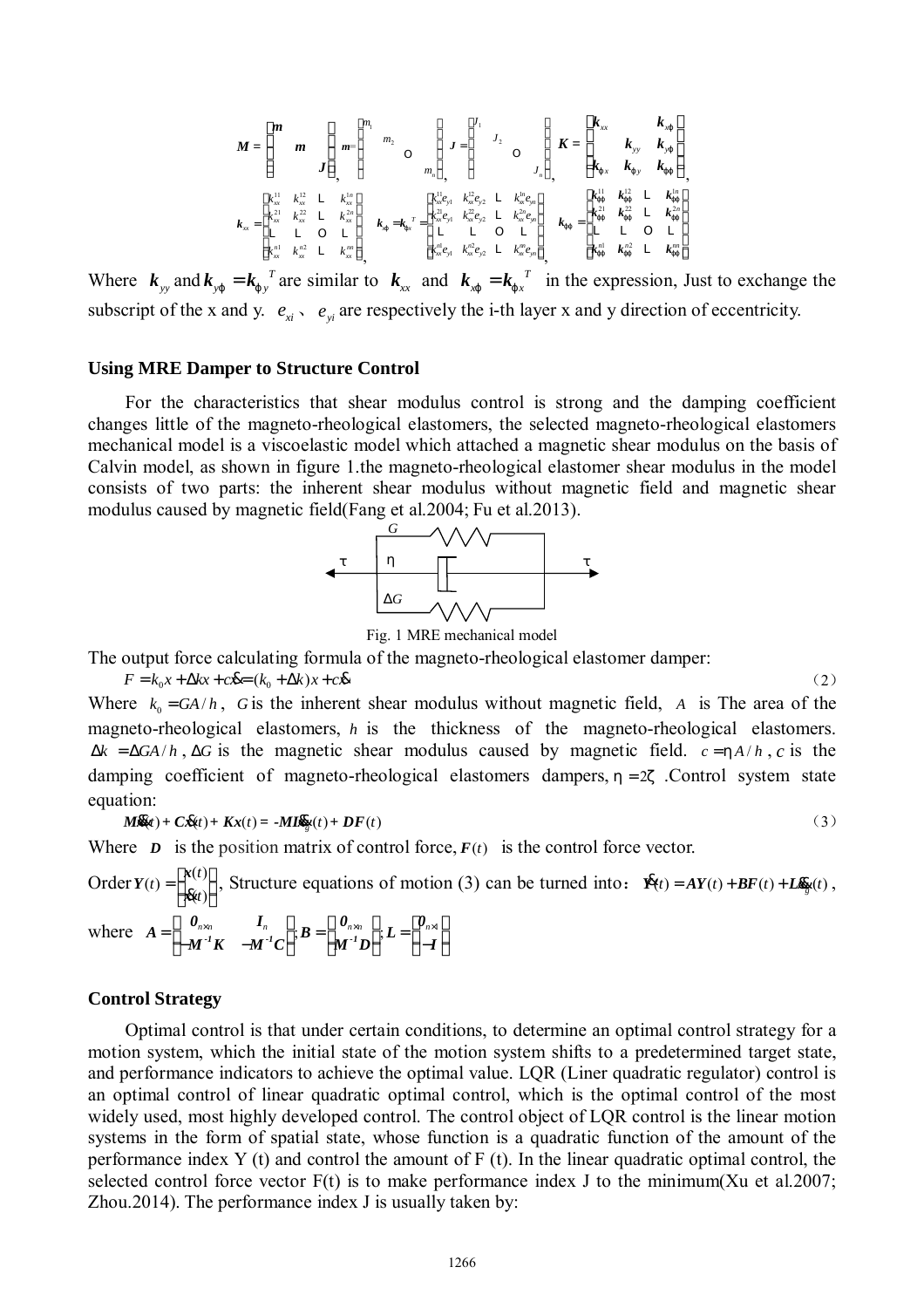$$
J = \frac{1}{2} \int_0^{t_f} (Y^T(t)QY(t) + F^T(t)RF(t))dt
$$
\n(4)

Where *Q* is Semi-definite weighting matrix, *R* is definite weighting matrix. Applicated of Minimax control principle, the optimal control force to make the performance index J to the minimum is as follows:

$$
\boldsymbol{F}(t) = -\boldsymbol{R}^{-1}\boldsymbol{B}^T\boldsymbol{P}\boldsymbol{Y}(t) \tag{5}
$$

Where *P* is the Riccati matrix, which can be obtained by the Riccati equation  $PA + A^T P - PBR^{-1}B^T P + Q = 0$ .  $Q \setminus R$  are usually taken as a diagonal matrix:

$$
Q = a \begin{bmatrix} K & 0 \\ 0 & M \end{bmatrix} \qquad \qquad R = bI
$$

Where *a*, *b* can be obtained by the trial of the control system. (Select  $a = 100$ ,  $b = 6.5 \times 10^{-5}$ ).

#### **Numerical Analysis**

In order to discuss the control effect of the structure at MRE damper effect, we select an <br>t-story frame structure to analysis. The mass of each layer eight-story frame structure to analysis. The mass of each layer:  $m = [865, 865, 840, 840, 815, 805, 785, 760] \times 10^3$  kg, the horizontal stiffness to X direction of each layer:  $k_x = [145, 145, 132, 132, 121, 110, 105, 95] \times 10^6$  N/m, the horizontal stiffness to Y direction of each layer:  $k_y = [125, 125, 112, 112, 105, 95, 86, 75] \times 10^6$  N/m, the eccentricity of each layer:  $e_x = e_y = 2.0$   $m$ . We installed a magneto-rheological elastomer damper on each layer in the structure, and take EI Centro seismic waves of a peak at 200cm/s<sup>2</sup> as the input seismic waves. Through the experiments, we select the stiffness of MRE damper ranged  $2.2 \times 10^8$ N/m-4.1 $\times 10^8$ N/m, which stiffness varies with its current relationship is shown in Table 1

Table 1 The stiffness of MRE damper electric current  $\overline{A}$  0 0.5 1 stiffness  $\times$  10<sup>8</sup>N/m 2.2 3.0 4.1

Analysis control effect of MRE damper to the structure translational and torsional vibration by Simulink toolbox in the MATLAB, and analysis the damping effect while applying the optimal control force to the each layers of the structure. MRE vibration simulation module is shown in Figure 2, the optimal control simulation module is shown in Figure 3.



Fig. 2 MRE vibration simulation module Fig.3 the optimal control simulation module

Taking the top layer as an example, the time history analysis of the translational and torsional response of the top layer in the structure in the absence of control and with MRE damper control action are as shown in Figure 4 to 6. The time history analysis of the translational and torsional response of the top layer in the structure in the absence of control and with optimal control are as shown in Figure 7 to 9. The maximum of time history analysis of the translational and torsional response of the first layer and the top layer are as shown in Table 2 and Table 3.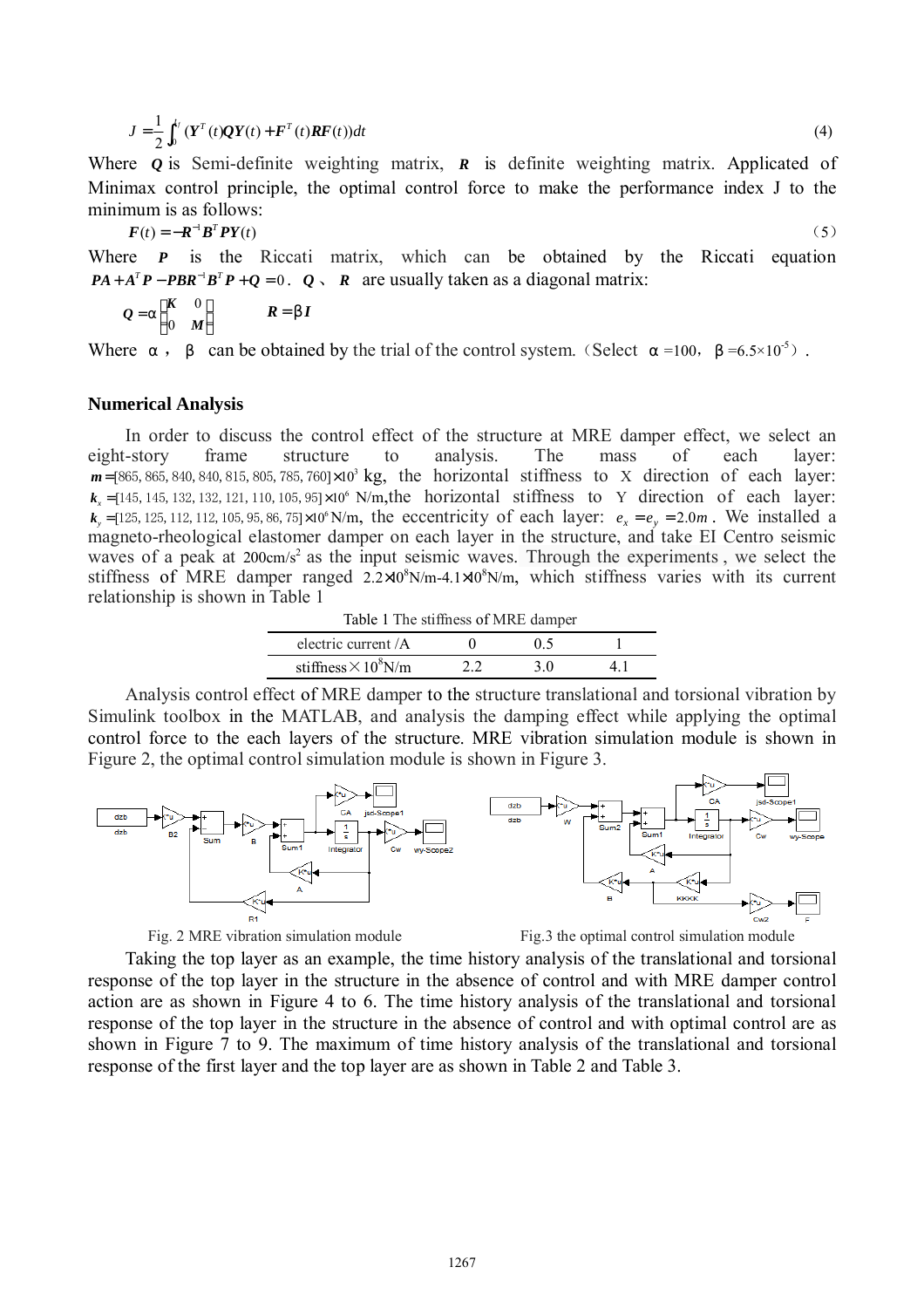

Fig.4 time history analysis of the top layer to X direction



Fig. 6 time history analysis of torsional response of the top layer



Fig. 8 time history analysis of the top layer to Y direction under optimal control



Fig.5 time history analysis of the top layer to Y direction



Fig. 7 time history analysis of the top layer to X direction under optimal control



Fig.9 time history analysis of torsional response of the top layer under optimal control

| Table 2 The maximum response contrast of the structure in the absence of control and |
|--------------------------------------------------------------------------------------|
| with MRE damper control action                                                       |

| with wike damper control action                                                                          |                        |                        |                        |                                                          |                           |                        |                             |           |  |
|----------------------------------------------------------------------------------------------------------|------------------------|------------------------|------------------------|----------------------------------------------------------|---------------------------|------------------------|-----------------------------|-----------|--|
| layer                                                                                                    | Displacement to $X(m)$ |                        | Displacement to $Y(m)$ | Torsional response(10 <sup>-4</sup> rad)                 |                           |                        |                             |           |  |
|                                                                                                          | Without control        | 0.0269                 |                        | Without control                                          | 0.0344                    | Without control        |                             | 1.2548    |  |
|                                                                                                          | 0 A Electric current   | 0.0124                 |                        | 0 A Electric current                                     |                           | 0 A Electric current   |                             | 1.0525    |  |
| First                                                                                                    | 0.5A Electric current  | 0.0109                 |                        | 0.5A Electric current                                    |                           | 0.5A Electric current  |                             | 1.1432    |  |
| layer                                                                                                    | 1.0A Electric current  | 0.0107                 |                        | 0.0110<br>1.0A Electric current<br>1.0A Electric current |                           |                        | 1.2681                      |           |  |
|                                                                                                          | The maximum            | 60.22%                 |                        | The maximum                                              | 68.02%                    |                        | The maximum damping<br>rate |           |  |
|                                                                                                          | damping rate           |                        |                        | damping rate                                             |                           |                        |                             |           |  |
|                                                                                                          | Without control        | 0.1862                 |                        | Without control                                          | 0.2062<br>Without control |                        |                             | 5.2484    |  |
|                                                                                                          | 0 A Electric current   | 0.0678                 |                        | 0 A Electric current                                     |                           | 0 A Electric current   |                             | 3.9641    |  |
| Top<br>layer                                                                                             | 0.5A Electric current  | 0.0613                 |                        | 0.5A Electric current                                    |                           | 0.5A Electric current  |                             | 4.0073    |  |
|                                                                                                          | 1.0A Electric current  | 0.0595                 |                        | 1.0A Electric current                                    |                           | 1.0A Electric current  |                             | 3.8771    |  |
|                                                                                                          | The maximum            | 68.05%                 |                        | The maximum                                              |                           | The maximum damping    |                             | 26.13%    |  |
|                                                                                                          | damping rate           |                        |                        | damping rate                                             |                           | rate                   |                             |           |  |
| Table 3 The maximum response contrast of the structure in the absence of control and with control action |                        |                        |                        |                                                          |                           |                        |                             |           |  |
|                                                                                                          |                        | Displacement to $X(m)$ |                        | Displacement to $Y(m)$                                   |                           | Torsional time history | Applied optimal             |           |  |
|                                                                                                          |                        |                        |                        |                                                          | analysis $(104rad)$       |                        | control $(105N)$            |           |  |
| layer                                                                                                    | Without                | With                   | Without                | With                                                     | Without                   | With                   | x                           | Y         |  |
|                                                                                                          | control                | control                | control                | control                                                  | control                   | control                | direction                   | direction |  |
| First layer                                                                                              | 0.0269                 | 0.0194                 | 0.0344                 | 0.0196                                                   | 1.2547                    | 1.0471                 | 1.4274                      | 1.6001    |  |
| Top layer                                                                                                | 0.1862                 | 0.1021                 | 0.2062                 | 0.0925                                                   | 5.2483                    | 4.7423                 | 8.0219                      | 8.9453    |  |